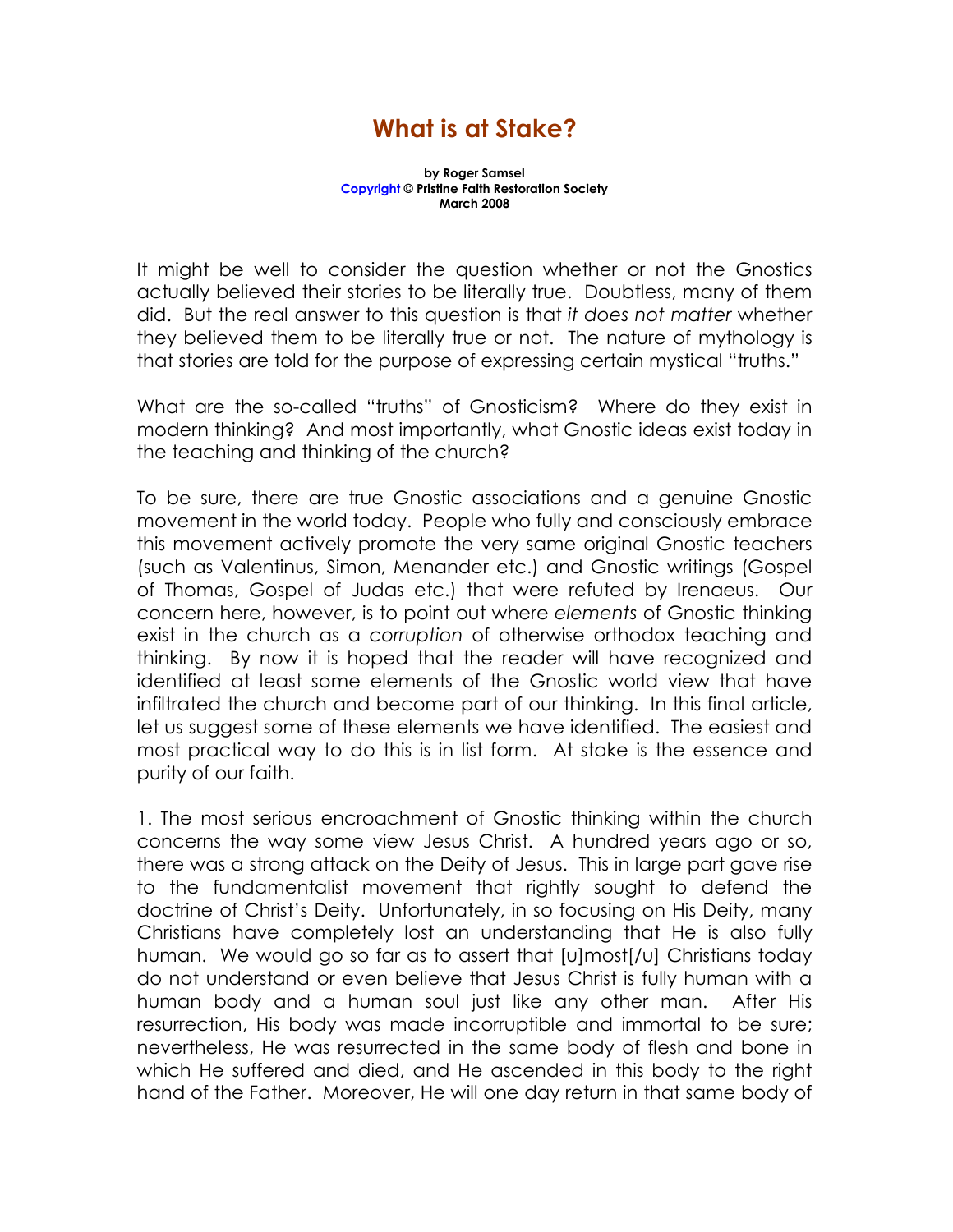flesh to take His throne in this world. It is probably modern preterism that has done the most damage in this area of theology. Any denial of the literal, physical resurrection of the body, either of Christ's or of mankind in general, is Gnostic.

For more information, refer to this article on Preterism http://www.pfrs.org/preterism/pret03.html.

2. Another related error within the church is our view of the material creation. The Biblical view is that the material creation was created "very good," not flawed. It is subjected to the curse because of man's sin. But it will be restored and redeemed to its pristine condition. Unfortunately, many Christians do not look at the physical creation this way. Like Carpocrates, they seem to think spirituality consists in despising the created world. They long to escape planet earth and fly away to Heaven. Even though this idea forms a large part of our hymnody, it is a purely pagan and Gnostic idea and runs exactly opposite to the Hope laid out for us in Scripture, which is that our destiny, eternity, and reward is to be resurrected like Jesus and to dwell right here on this planet with Him forever.

For more information see the series on Chiliasm. http://www.pfrs.org/pd/index.html

3. Another pagan and Gnostic concept prevalent within the church is a belief in fatalism or divine determinism and a denial of free will. Contrary to the fervent insistence of our Calvinistic brethren, this doctrine is not part of the faith delivered once for all to the saints and was never part of the orthodox teaching of the early church. It is a capitulation to Gnosticism that took place 400 years after the apostolic era.

For more information see our series on Calvinism / Reformed Theology http://www.pfrs.org/calvinism/index.html

4. The rejection of baptism for the remission of sins has its origins with Gnosticism and is tied with the belief that salvation is only for the spirit, not for the body.

For more information see http://www.pfrs.org/baptism/index.html

5. The doctrine of unconditional eternal security for a priviledged group of elect saints is a Gnostic teaching foreign to Scripture. See http://www.pfrs.org/osas/index.html

6. Any propensity to shun the meek and humble reliance on the Scriptures, literally interpreted, as the revealed truth of God, in favor of human speculation, subjective (private) interpretation, conjecture and philosophy has its roots in Gnosticism.